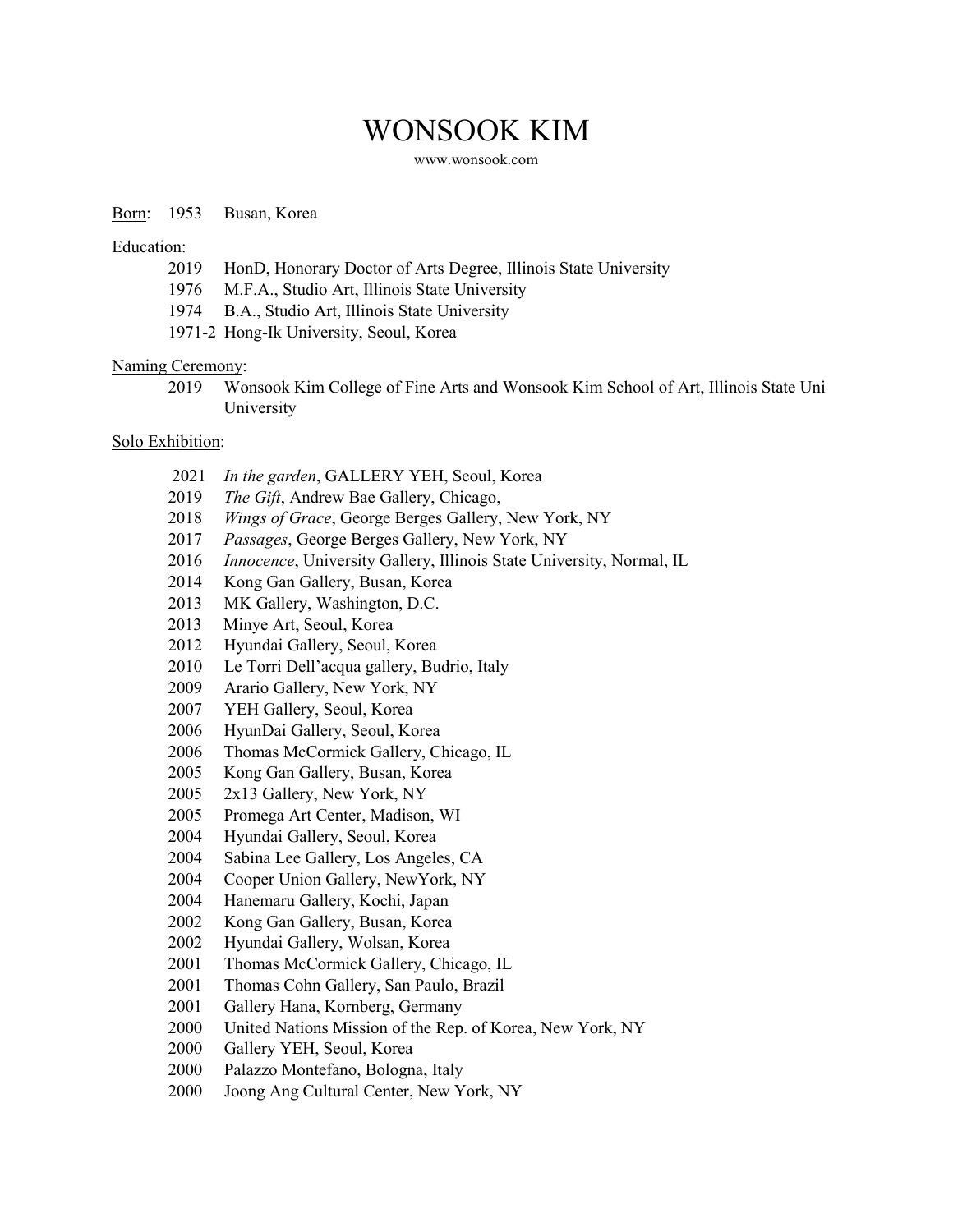- Sabina Lee Gallery, Los Angeles, CA
- Chosun Ilbo Museum, Seoul, Korea
- Art Space Seoul, Seoul, Korea
- Kong Gan Galley, Busan, Korea
- Walsh Gallery, Chicago, IL
- Brewster Gallery, New York, NY
- 1998 Bowie Art Center, Due West, SC
- Gallery YEH, Seoul, Korea
- Manderville Gallery, Union College, NY
- Galerie Gana-Beauburg Gallery, Paris, France
- Walsh Gallery, Chicago, IL
- Billy Graham Museum, Wheaton, IL
- Carlson Tower Gallery, Chicago, IL
- d.p. Fong Gallery, San Jose, CA
- Sigma Gallery, New York, NY
- Gallery Vitosha, Sofia, Bulgaria
- Allrich Gallery, San Francisco, CA
- Chicago International Art Expo, Chicago, IL
- Park Ryo Sook Gallery, Seoul, Korea
- Kong Gan Gallery, Busan, Korea
- Muhlenberg Art Gallery, Allentown, PA
- ARCO Madrid, Spain
- Gallery YEH, Seoul, Korea
- Sigma Gallery, New York, NY
- Locks Gallery, Philadelphia, PA
- North Dakota Museum of Art, Grand Forks, ND
- Marian Locks Gallery, Philadelphia, PA
- Gallerie Esperanza, Montreal, Canada
- Kukwa Gallery, Tenafly, NJ
- Hamburg Masse, Hamburg, Germany
- Inax Gallery, Tokyo, Japan
- Hanguk Museum, Seoul, Korea
- Gallery Watari, Tokyo, Japan
- Kukwa Gallery, Tenafly, NJ
- Anderson Gallery, Virginia Commonwealth University, Richmond, VA
- Gallery YEH, Seoul, Korea
- Brook Alexander, INC., New York, NY
- Korean Cultural Center, New York, NY
- Gil Gallery, Seoul, Korea
- Center for the Visual Arts, Illinois State University, Normal, IL
- Myungdong Gallery, Seoul, Korea

# Selected Group Exhibitions:

- 2020 Museum San, "The Painting and Narrative", Wonju, South Korea
- 2020 George Berges Gallery Berlin, Germany
- 2019 The Feminine Sublime, George Berges Gallery, New York, NY
- Kang Contemporary, "Viewing the Past Through Modern Eyes", New York, NY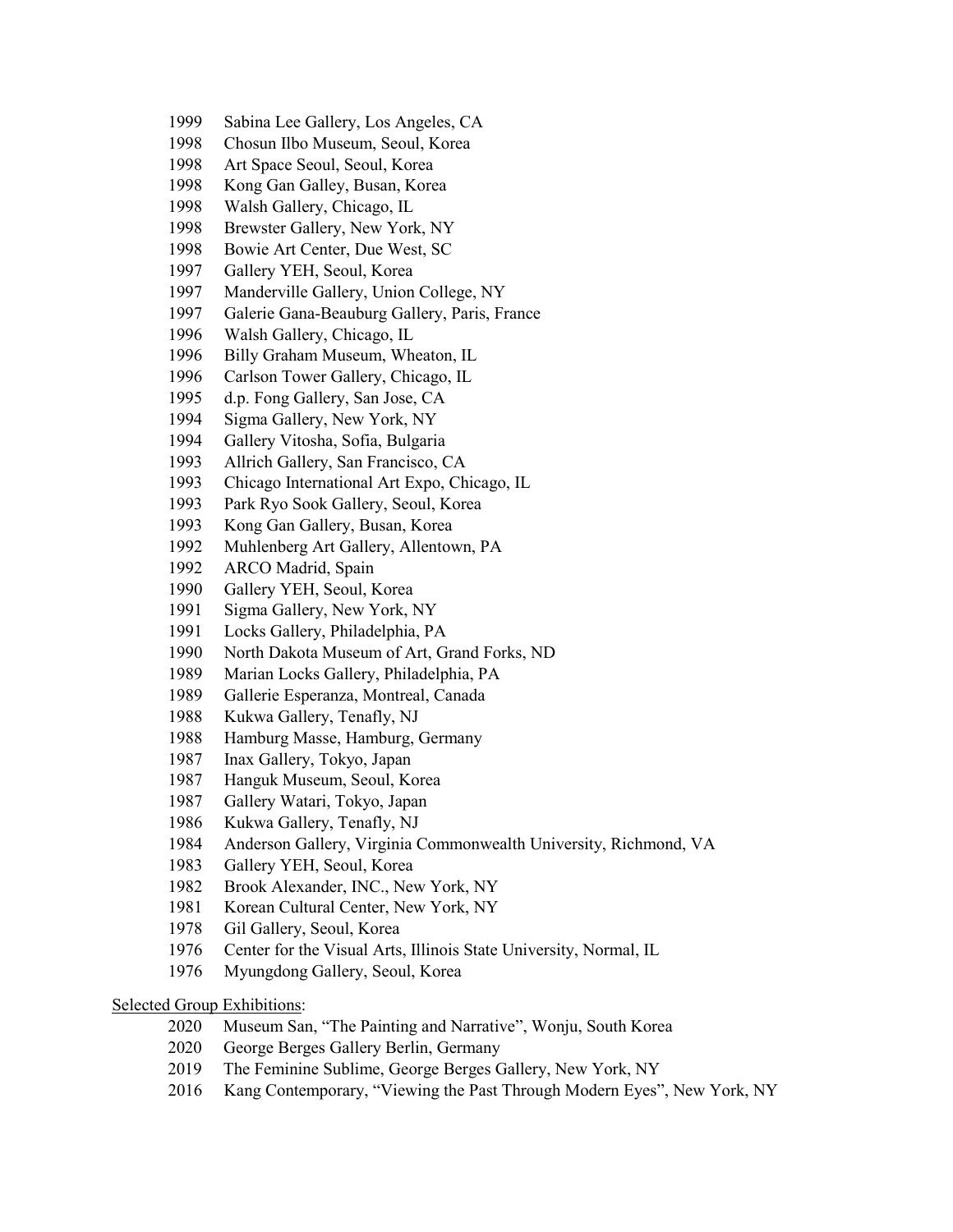- Kang Contemporary, "Happy Modern", New York, NY
- Korean Cultural Service, two person show with Eunnim Ro, Los Angeles, CA
- Kang Contemporary, "Abundance", New York, NY
- Smithsonian Institute, *"Dreams and Reality,"* Joy Smith Gallery, Memphis, TN
- Drawing Center, New York, NY
- Kamo Gallery, Seoul, Korea
- Fulton Gallery, Salisbury University Gallery, "*Mega Morning Calm,*" NJ
- Karam Gallery, "*Wooden Boxes,*" Seoul, Korea
- Cho Gallery, Seoire, Che Ju, and New York, NY
- Andrew Bae Gallery, "*Korean Contemporary Art,*" Chicago, IL
- The Howard County Center for the Arts, "*Shared Spirits & Sensibilities*"
- National Museum of Contemporary Art, Seoul, Korea
- ART KOLN, Cologne, Germany
- The Heritage Fine Arts, San Jose, CA
- Maryland Art Place, Baltimore, MD
- Rockville Art Place, MD
- University of Maryland, "*Tradition & Innovation*"
- Cho Gallery, Seoul, Jeju, and New York, NY
- Int'l d' Art Contemporiain de Monte-Carlo, Monaco
- Palo Alto Cultural Center, "*The Intimate Brush,*" Palo Alto, CA
- Takara Gallery, Houston, TX
- FIAC International Art Fair, Paris, France
- ISE Foundation, "*Two Person Show,*" New York, NY
- Heritage Bank of Commerce, "*Asian Artist,*" San Jose, CA
- D.P. Fong Gallery, "*Small Works,*" San Jose, CA
- Hankook Museum, "*Speaking as a Woman Artist,*" Seoul, Korea
- University Gallery, Illinois State University, "*Spirits Descending*"
- Simonoseki Museum, "*Contemporary Korean Art,*" Japan
- ISE Foundation, "*Visions in Between,*" New York, NY
- Fukuyama Museum, "*Korean Contemporary Art,*" Hiroshima, Japan
- 1992 New Trends Gallery, Taipei, Taiwan
- Simonoseki City Museum, Group Show
- Marian Locks Gallery, "*Directions: painting, sculpture, print,*" Philadelphia, PA
- National Museum of Women in the Arts, "*Ten Contemporary Korean Women Artists,*" Washington, DC
- 1991 Muséo of Contemporary Art, "*Korean Contemporary Art,*" Mexico City, Mexico
- Sunjae Contemporary Museum, Kyung Ju, Korea
- National Museum of Arts, "*Korean Contemporary Paintings"*
- Bergan Museum, "*Korean Contemporary Arts,*" New York, NY
- Superior Huron Gallery, Chicago, IL
- Gallery Korea, "*The Lyrical Line,*" New York, NY
- National Museum of Modern Art, Seoul, Korea
- Gallery Hundai, Seoul, Korea
- James Madison University, "*National Art Review,*" Harrison, VA
- Simard Halm & Shee Gallery, "*Six Contemporary Korean-American Artists,*" Los Angeles, CA
- Gallery YEH, "*Contemporary Painters,*" Seoul, Korea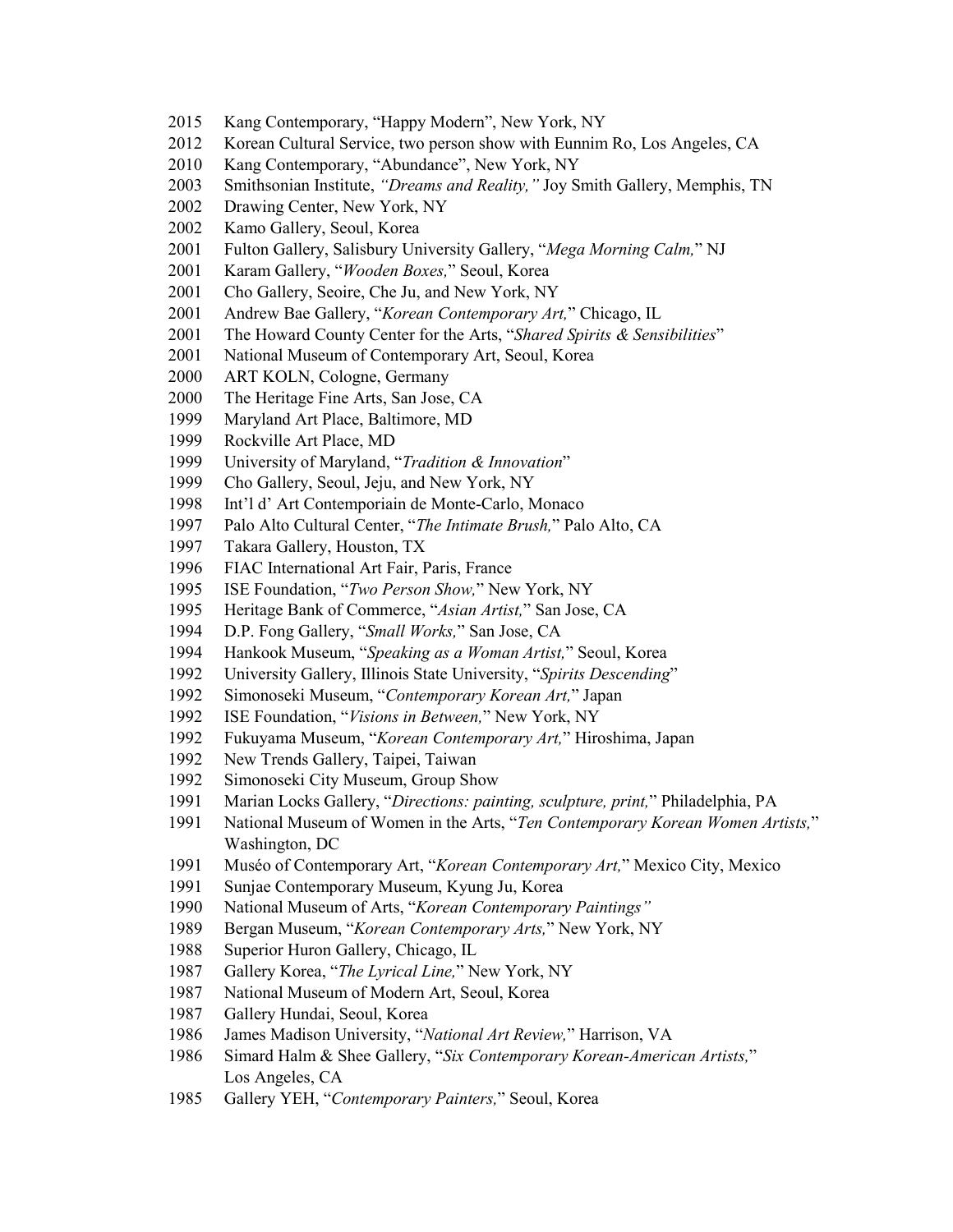- 1983 Brooklyn Museum, "*Contemporary Drawings,*" New York, NY
- 1982 N.A.M.E. Gallery, "*Compassionate Images,*" Chicago, IL
- 1982 Museum of Modern Art, "*Black and White,*" New York, NY
- 1982 Indianapolis Museum of Art, "*Painting and Sculpture 82,*" Indianapolis, IN
- 1981 Hanguk Gallery, "*Contemporary Drawings, in Search of an Image,*" New York, NY
- 1981 University of Art Museum, University of California, "*Contemporary Drawing: in search of an image,*" Santa Barbara, CA
- 1981 Goodard-Riverside Community CTR, "*Menagerie,*" New York, NY
- 1981 Grace Borgenicht Gallery, Brook Alexander, Inc., "*Episodes,*" New York, NY
- 1980 The Drawing Center, Brooke Alexander, Inc., "*Illustration & Allegory,*" New York, NY
- 1978 Arc Gallery, Chicago, IL

# Selected Bibliography:

ADAMS, Margaret. "Art about Life," catalog for **Bowie Arts Center Exhibition**, 1998 BAIK, Do Ki. "Like a Deep River, Like a Summer Shower," **Life and Dream Magazine**, 1999 BLINDERMAN, Barry. "Lines of Enchantment", Publication of earlier works book, Innocence, 2016 CHADWICK, Whitney. "Balancing Act," in catalog for **Allrich Gallery**, 1993 CHEON, Young Bok. "Small-Big Painting," February 2001 CHOE, Buja. "Freedom even from Femininity," **The Women's Daily**, South Korea, October 16, 2004 CHOE, Wolhee. "Wonsook Kim, Visual Poetry," in **Women in Arts**, April 1986 CHOI, Eunyoung. "Forest Scenes", for Arario Gallery exhibition, New York, 2009 CHOI, Hak Lim. "Happiness Blooming Like Flower," in **Busan Daily News**, November 2002 CHO, Young Nam. "Paintings of Ease and Honesty," **Arts Magazine**, Seoul, 1997 CONE, Michele. Catalog for **Korean Cultural Center**, April 1981 CROHN, Jennifer. "Visions of Dreams and Memories," in **Inquirer**, November 1989 ERICSON, Sandra. Introduction catalog for **Mandeville Gallery**, Solo Exhibition, 1997 FERRULLI, Helen. "Masters of Contemporary Drawing," in catalog for **Anderson Gallery**, Richmond, VA, 1984 and **Marian Locks Gallery**, Philadelphia, PA, 1989 FUSCO, Peter. Catalog for **Galerie Esperanza**, October 1989 GIBSON, Eric. "A Blend of Styles," **The Washington Times**, June 4, 1991 HAN, Jemma. "Painter Wonsook Kim," **Monthly Chosum,** Seoul, August 8-28 1998 HIGGINS, Tim. "Poetic Painter," in **The Morning Calm**, March, 1992 JEONG, Jae Sook. "Like us, Like Paintings," **Han Kerae Daily**, October 21, 1998 KANG, Suk Kyung. "Filling the Jar of Life with Love," 1988 KIM, Han Soo. "Dictionary of Peaceful Words on Canvas," **Chosun Daily News**, September 23, 1998 KIM, Hong Hee. "Paintings from Life," in **Gallery** (Korean), August, 1983 KIM, Hwa Young. "Wonsook's House of Wind," in catalog for **Yeh Gallery**, Seoul, 1992 KIM, Jongki. "Wonsook's Room," **Choong Aug Cultural Center**, New York, June 2000 KIM, Mi Hui. "Contemplative Narratives on Canvas," October, 1998 KIROV, Maximilian. Catalog for **Gallery Vitosha**, Sophia, Bulgaria, 1994 KOPLOS, Janet. "Sketching Matters," in the **Asahi Evening News**, 1987 KOPLOS, Janet. "Wonsook' Kim at Brewster Arts," **Art in America**, February, 1999 KRAINAK, Paul. "Compassion Contemplated," in catalog for the "Compassionate Image," 1981 Exhibition at the **Herron, N.A.M.E.** and **Art and Architecture Galleries**, 1983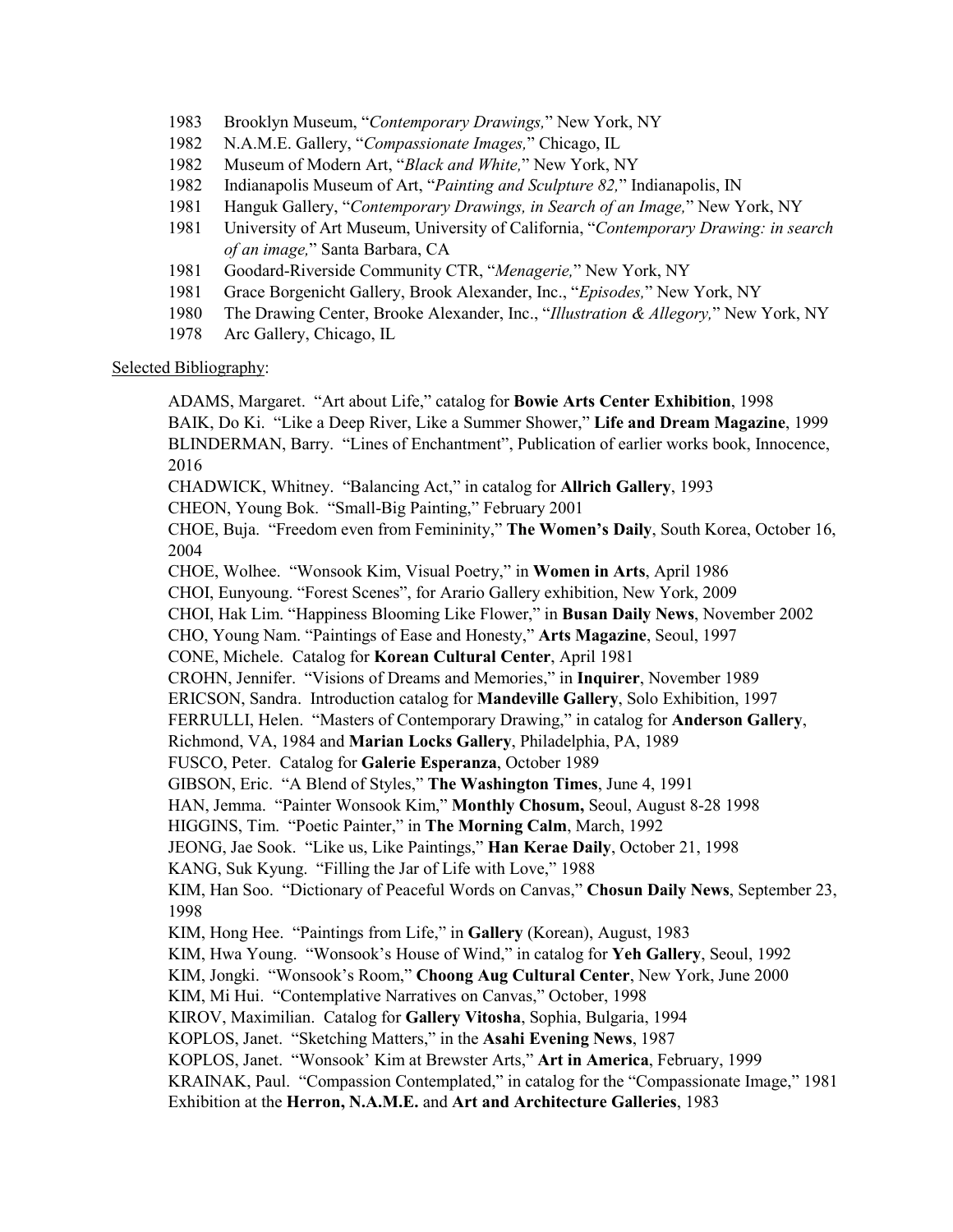KRAMER, Hilton. "Art: Illustration & Allegory on View," **The New York Times**, May 28, 1980 LAWRENCE, Clark. "Works of Wonsook Kim," catalog for **Palazzo Montefano,** Italy, April 2000 LEE, Il. In catalog for **Yeh Gallery**, Seoul, Korea, 1983 LEE, Young Ju. "Artist within us," **Arts**, Seoul, Korea, 2000 LOWLY, Tim. "Reflections on Wonsook's Seven Paintings," documenting **North Park University**, Chicago, Illinois, 1996 MAYFIELD, Signe. "The Intimate Brush," catalog for **Palo Alto Cultural Center**, 1997 MENS. "Where the Worlds Collide," **Christianity in the Arts**, January, 1992 NAKAHARA, Yusuge. "Episodic Images," **Art News** (Japanese), April, 1987 NOH, Ryo. "Wonsook Kim," **Asiana**, April, 1993 NOH, Ryo. "Wonsook and Saso of Shilla," 1992 OH, Kwang Soo. "On Wonsook Kim's Exhibition," in catalog for **Myongdong Gallery**, Seoul, Korea, 1976 O, Kwang Su. "Our Story Like a Black and White Movie," **Chosun Daily News**, October 2, 1998 OTEYECTBEH. "Paintings on a Gift," **Vestnir Times**, 1994 PHILLIPS, Deborah. "Illustration & Allergory," **Arts**, September, 1980 PLAMEN, Kasabov. "Wonsook Kim," **Bulgarian Times**, May 31, 1994 RATCLIFF, Carter. Essay from catalog for "Illustration & Allegory," exhibition at **Brooke Alexander, Inc.**, 1980 RATCLIFF, Carter. Text from catalog for 1980 "Episodes," exhibition at **Grace Borgenicht Gallery**, 1981 REUTER, Laurer. "Where the Worlds Collide," in catalog for the **North Dakota Museum of Art**, October, 1990 SANTIAGO, Chiori. "Arts Review," **San Jose Mercury News**, May 21, 1995 SHERMAN, Ann. "Two on First," **Metro News**, San Jose, CA, June 8, 1995 SIMON, Joan. "Double Takes," **Art in America**, October, 1980 SOHN, Suho. "Esthetics of Emptying," **Kuk Min Daily News**, September 30, 1998 SONG, Mi Sook. "Paintings of Human Emotion and Morals," in **Space**, Seoul, Korea, July 1987 STAMBAUGH, James. "Till we have Faces," **Wheaton College**, Bill Graham Center Museum, 1996 SORNBERGER, Judith. "Dream on Wooden Pillow," 1992 SUH, Song-Rok. "Everyday Lives," **Preview Arts**, Seoul, 1997 SUH, Song-Rok, "Preview," **Wolgan Misul**, Seoul, March 19, 1997 TATRANSKY, Valentin. **Arts**, Sophia, September 1980 TAYLOR, Sue. "Vis-á-vis," exhibition catalog, **Superior Huron Gallery,** Chicago, November 1988 WAYNE, George, "Wings of Grace," 2018 YI, Ju Hon. "Visual Poetry," **Hangyorae**, Seoul, March 15, 1997 YI, Ju Hon. "Flowing to Happiness," catalog for **Art Space Exhibition,** Seoul, 2000 YI, Young Hae. "Dipping in from Life's Relentless River," June, 1993 YI, Young Hae. "Wonsook Kim," 1991

Current Representation: Gallery Hyundai, Seoul, Korea, www.galleryhyundai.com Galerie Matthieu Dubuc, Paris, France, *[www.matthieudubuc.com](https://www.google.com/url?sa=t&rct=j&q=&esrc=s&source=web&cd=1&ved=2ahUKEwiuhb_-stjhAhVrmK0KHS_ZDuUQFjAAegQIABAC&url=http://www.matthieudubuc.com/&usg=AOvVaw3Dr1zctI5gZtln2bfLwHnl)*